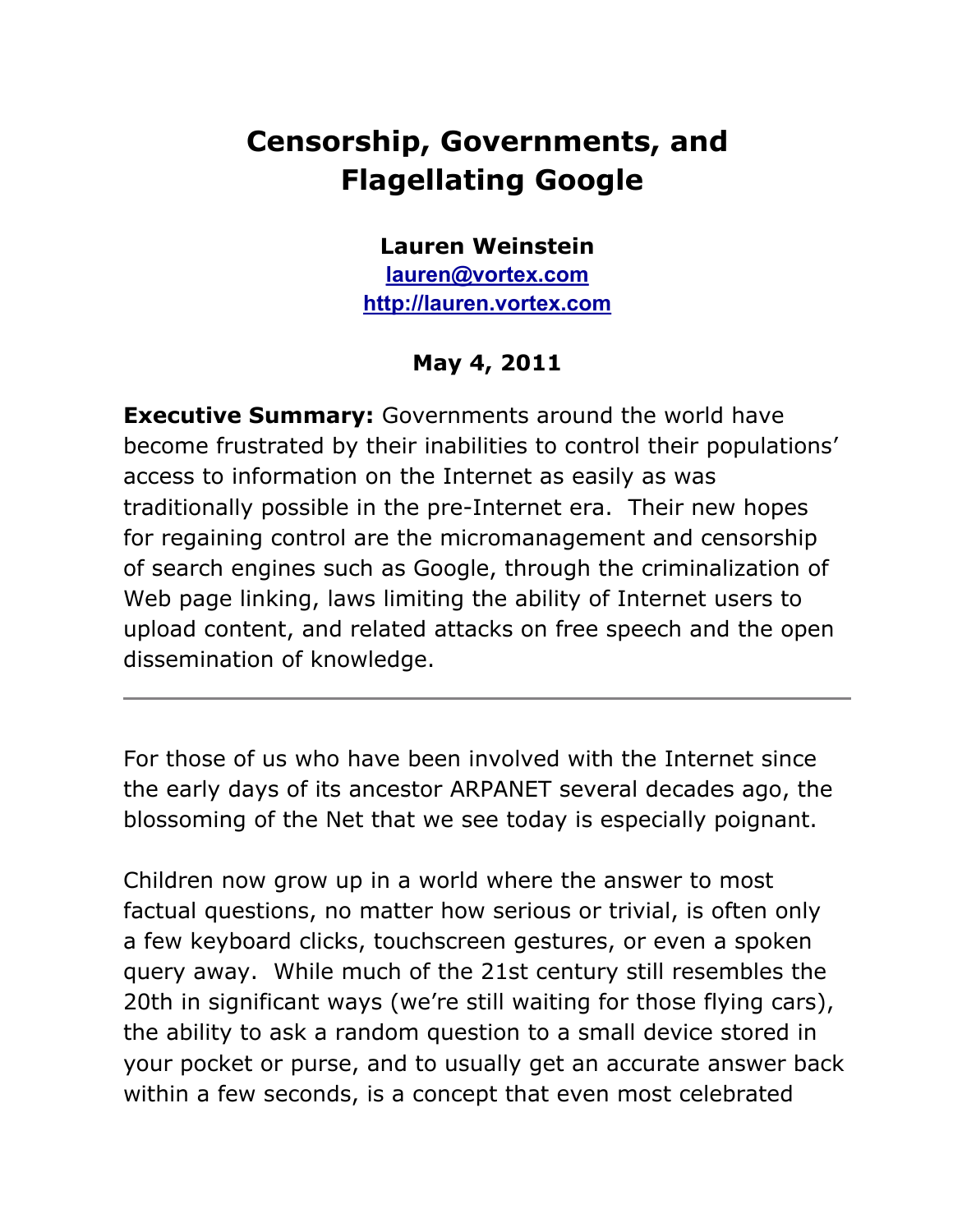futurists of the past didn't foresee.

While there are innumerable technological and other details that make this all possible, there are two aspects in particular that play key roles, and that increasingly are under the scrutiny of governments around the world.

One of these is information itself -- the data that users, both individuals and organizations, themselves provide to the Web, usually for public consumption and typically without monetary charge. This is the "stuff of knowledge" that turns otherwise empty Web servers into repositories for our education, entertainment, dreams, and most other points on the compass of human experience.

But having the data present on the Web, be it text, audio, video, or other forms, is only part of the equation. Unless Internet users have a way to find information of interest, it effectively could be viewed as not existing at all to a large extent, like misshelved books in a gigantic library, only to be found if stumbled upon by accident.

So the other key aspect is the means that users have available to locate information in an organized fashion, and that of course is where search engines come into play.

While various enterprises exist that provide Internet search services, for most of the world (outside of China) Google has become, purely by virtue of its services' quality, the search engine of choice for most Internet users.

But when you're number one, you can also be a very big target.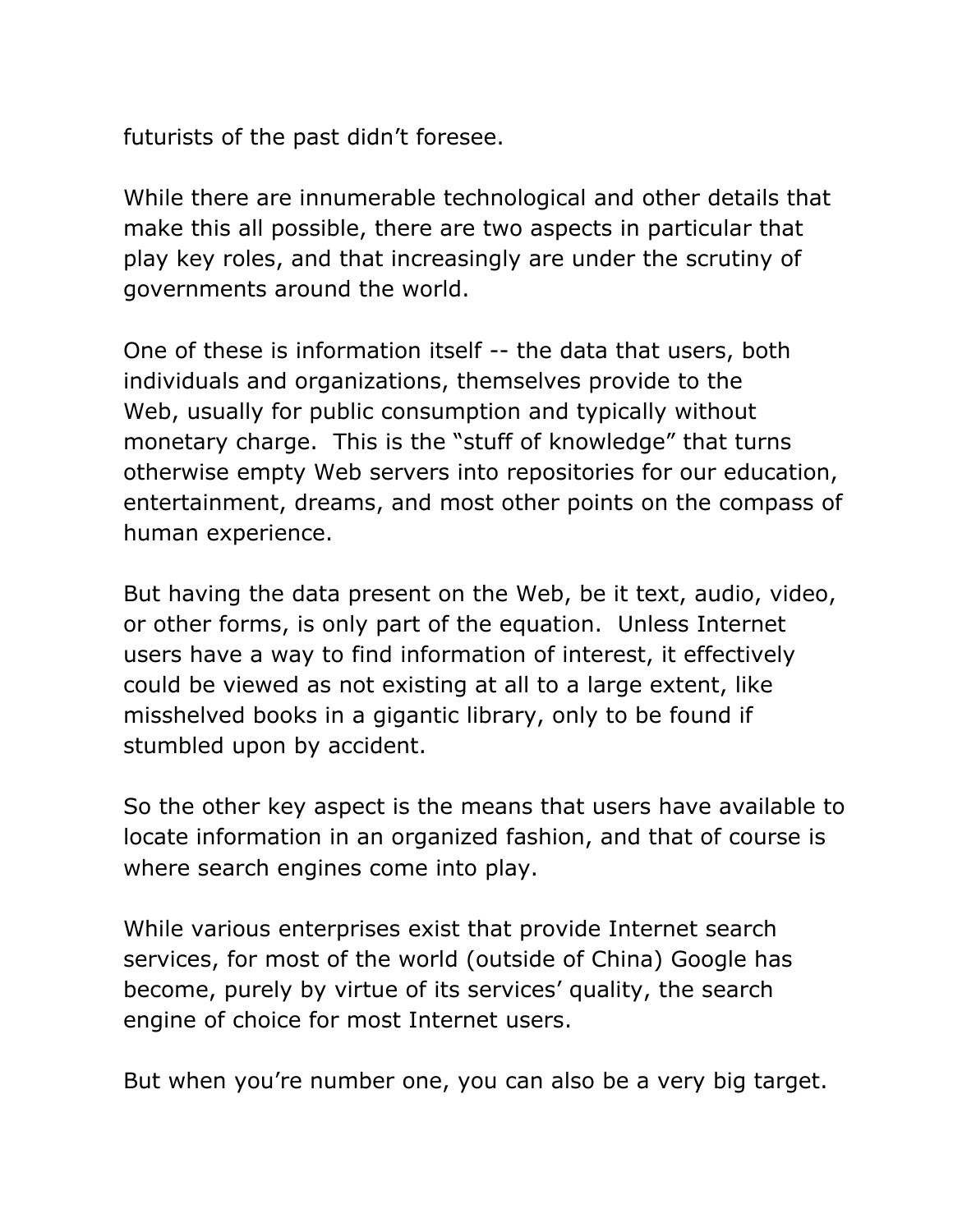And for governments around the world, increasingly thrashing about for a way to control access to data that they'd prefer their citizens be unable to see, hear, or otherwise use, search engines in general, and Google in particular, have ended up directly in the politicos' (plus their many and varied minions') crosshairs.

It wasn't always this way. For many years, the Internet was pretty much ignored not only by governments but by much of private industry as well, viewed essentially as the silly toy of academics and computer geeks.

It wasn't really until the Net began to threaten entrenched business models, and governments' abilities to "manage messages" in the manners that they had long enjoyed, that the big guns began aiming at the enabling Internet entities.

An obvious example is Google's YouTube, still embroiled in a massive lawsuit brought by Viacom, the ultimate outcome of which could potentially threaten the ability of Internet users to post and share even completely legal videos.

Google has fully complied with DMCA (Digital Millenium Copyright Act) requirements for rapid "takedown" of videos that conflict with intellectual property owners' legitimate claims. Google has also gone much further than the DMCA requires, by implementing a comprehensive "Content ID" system to proactively flag uploaded content matching the "signatures" provided by content owners (resulting in various actions, some of which are punitive in nature). Some observers would argue that this latter feature can sometimes be too aggressive, by flagging content that actually meets "fair use" requirements.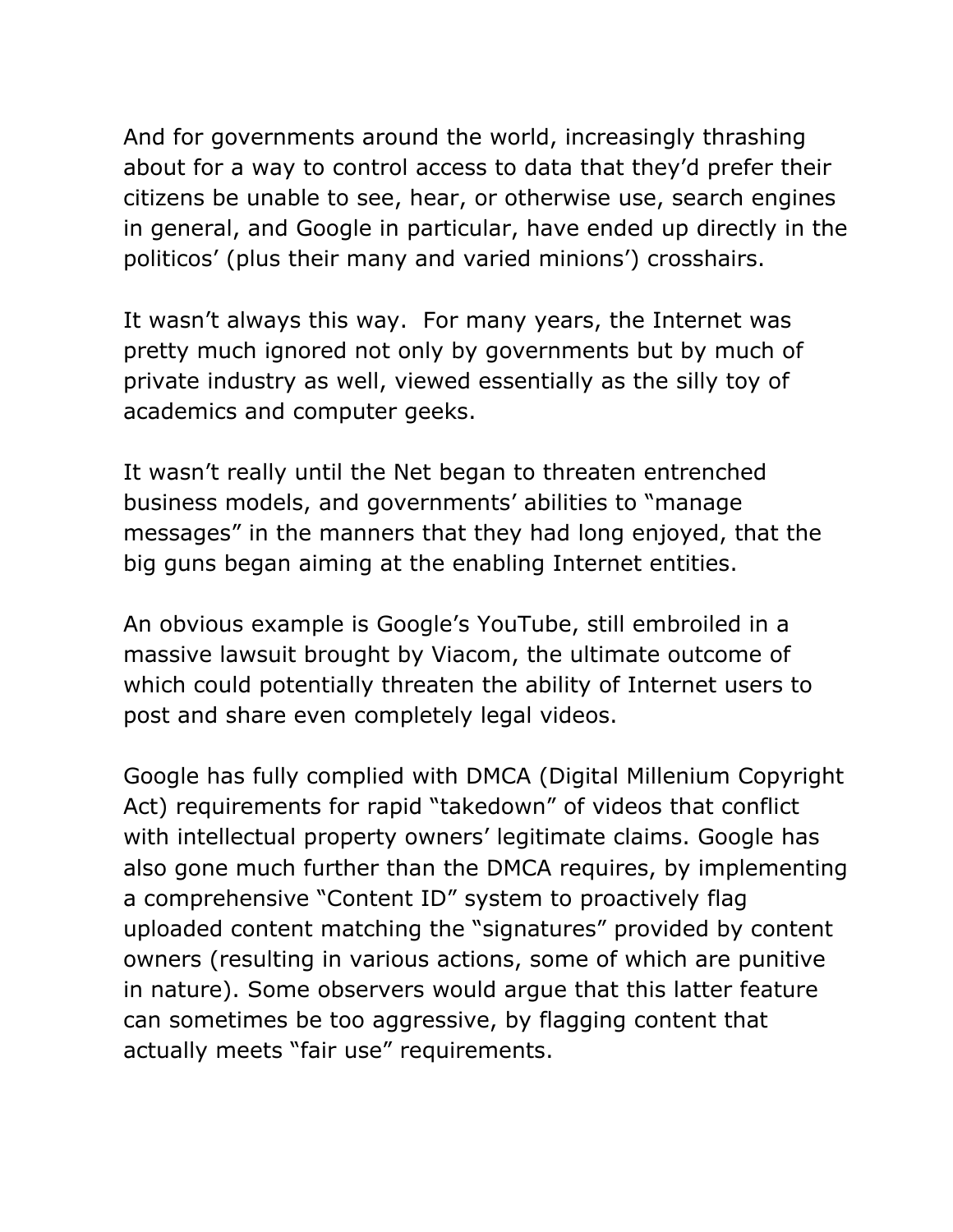Additionally, takedown tools (or legal threats and actions) are sometimes used by governments not to enforce copyright restrictions per se, but in reality for raw censorship of political or religious material that is considered to be undesirable or offensive to particular groups -- in the process sometimes cutting off access to those videos to everyone around the planet.

Another related example is battles over Google's "Street View" mapping system, with some associated government actions creating utterly inane situations [such](http://lauren.vortex.com/archive/000818.html) as [satiri](http://lauren.vortex.com/archive/000818.html)z[ed](http://lauren.vortex.com/archive/000818.html) [here.](http://lauren.vortex.com/archive/000818.html)

The international Internet in theory should make it difficult for any single domestic government to impose its censorship will on the entire world. But in practice, it is often the case that takedown or other censorship efforts related to one region end up having much broader effects.

Efforts to "harmonize" international laws in such spheres - copyright, privacy, and so on -- have been and continue to be in progress. They are generally to be applauded in concept at least -- but the very real risk exists that the process may be used to entrench the lowest common denominator, most restrictive control regimes on a universal basis, rather than the minimally necessary ones.

It is crucial to understand that many of the proposals now being made by some in government (both in the U.S. and elsewhere) - and in many cases in league with private sector interests -- would create Internet information control regimes that would represent drastic sea changes from existing models, including that of the DMCA, and would basically be without meaningful precedent in the modern world.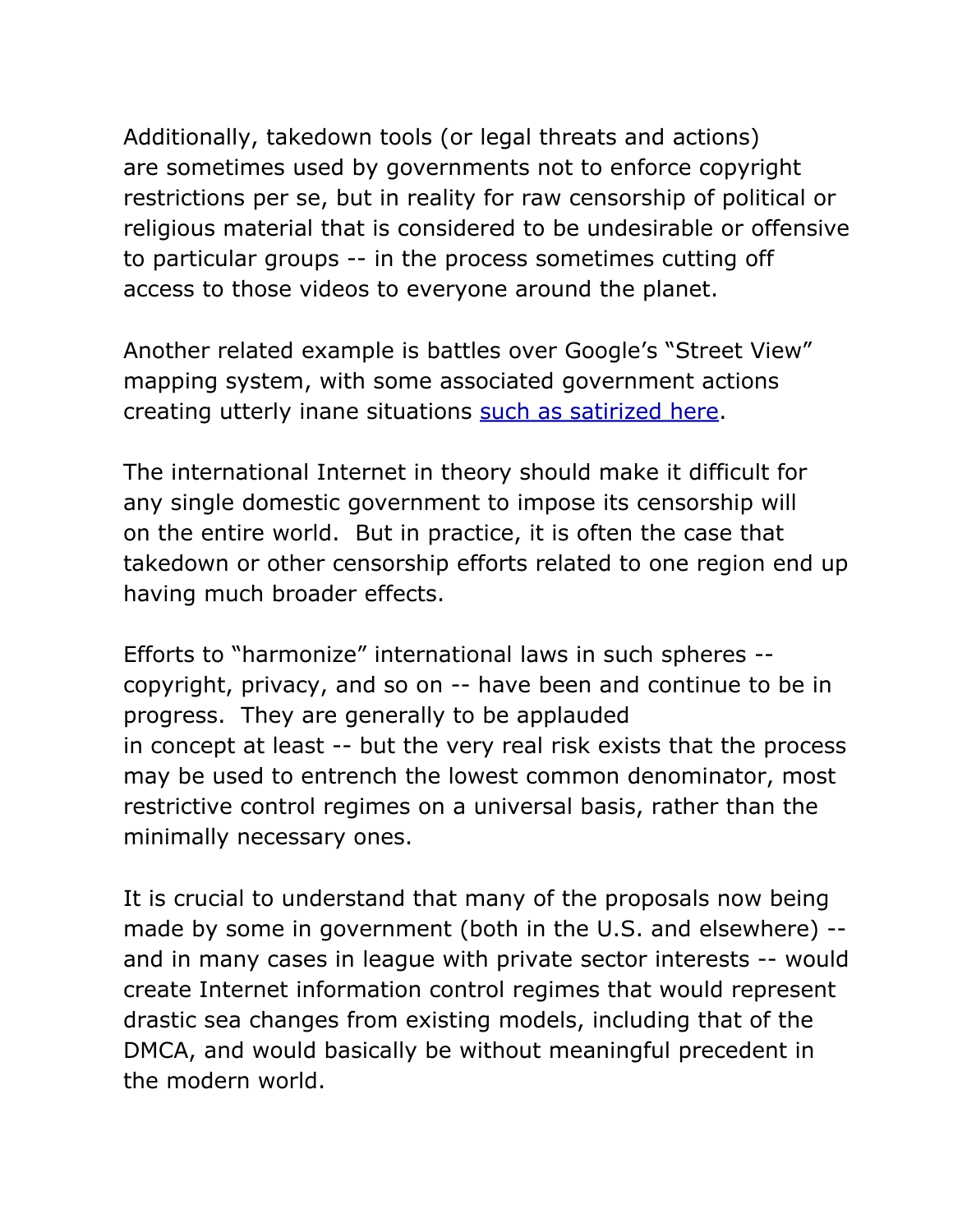A primary battleground for attacks in this respect is the new war against Web linking and specifically search engine linking -- with Google, by virtue of its scope and large user base, the central target.

In Europe, one example of this is the so-called Spanish "right to be forgotten" -- currently taking the form of officials in Spain demanding that Google remove specific search results from their global listings that "offend" (one way or another) particular plaintiffs.

In reality, it's not the Google results themselves that upset these persons, it's the content that the results link to. But implicit in these demands is the realization that trying to stamp out all copies of any data on the Internet, Whac-A-Mole fashion, is usually impossible. In fact, in some of these cases, the deletion demands are only being made of Google, not of the newspapers or other services that are actually hosting the content of concern!

In other words, if you don't like the message, attempt to throttle and censor the messenger … the search engine … Google.

The U.S. government's own rapidly escalating efforts to micromanage and censor Google, and other search engines, seem to be focusing initially on a somewhat different tack, by attempting to associate Web page links and search results links with direct complicity in, for example, film and music piracy.

Current legislative thrusts in this regard are often tied to [COICA](http://www.youtube.com/watch?v=Ml_0pUpAs9Y) (Combating Online Infringement and Counterfeits) legislative efforts, that began with a focus on safety-critical issues such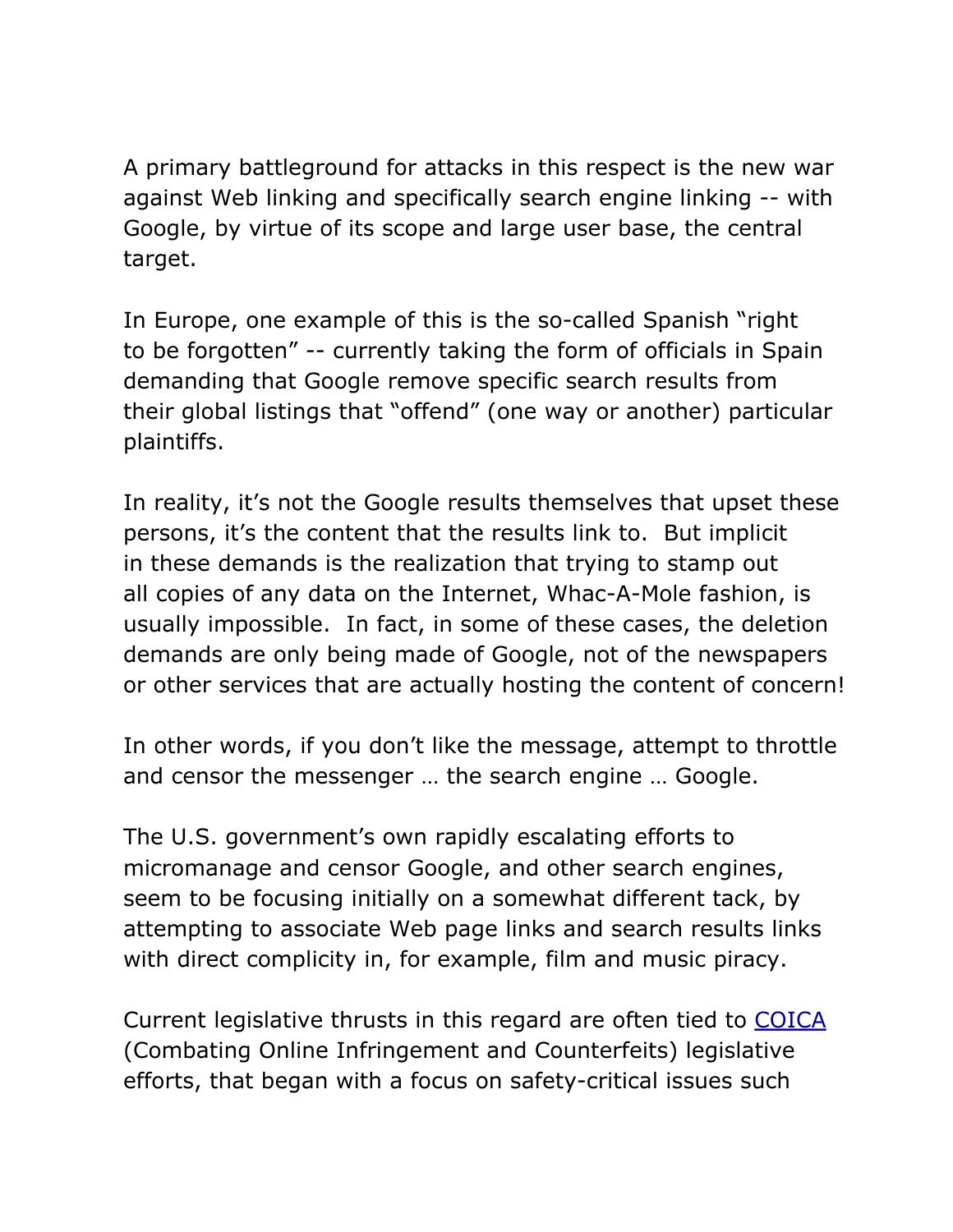as counterfeit medications, but have been largely co-opted by major entertainment industry interests who are pushing politicians to use government-mandated search engine results censorship, even based on private actions, as a formula for trying to prevent Internet users from learning the locations of sites containing "forbidden" materials.

This harkens back to the "misshelved library books" analogy above. The entertainment industry, increasingly convinced that it can never stamp out every individual site hosting materials of concern, now wants to censor Google in the hope that users will assume that if something isn't listed on Google, it can't be accessed at all.

The sheer "Orwellian" audacity of this approach, of trying to strike material from search indices as if the search engines were at fault, is breathtaking in the extreme, and would likely be dismissed out of hand in contexts other than the Internet.

Many years ago, it was widely argued that a single page and a single table from the November 1960 edition of *The Bell System Technical Journal --* [in](http://lauren.vortex.com/bstj-bluebox.jpg) f[act,](http://lauren.vortex.com/bstj-bluebox.jpg) this [page](http://lauren.vortex.com/bstj-bluebox.jpg) and [th](http://lauren.vortex.com/bstj-bluebox.jpg)is [tab](http://lauren.vortex.com/bstj-bluebox.jpg)le, t[rigger](http://lauren.vortex.com/bstj-bluebox.jpg)ed [the](http://lauren.vortex.com/bstj-bluebox.jpg) rise of telephone network hopping "phone phreaks" (what we'd call "hackers" today), who became something of a bane to AT&T (back then often known colloquially as "Ma Bell") for many years.

Yet there were no demands to recall that edition of *BSTJ* from circulation, no politicians calling for legislation to remove the offending volume from library card catalogs, no rhetoric that libraries should be held responsible for the toll fraud that AT&T claimed resulted from phone phreaking activities.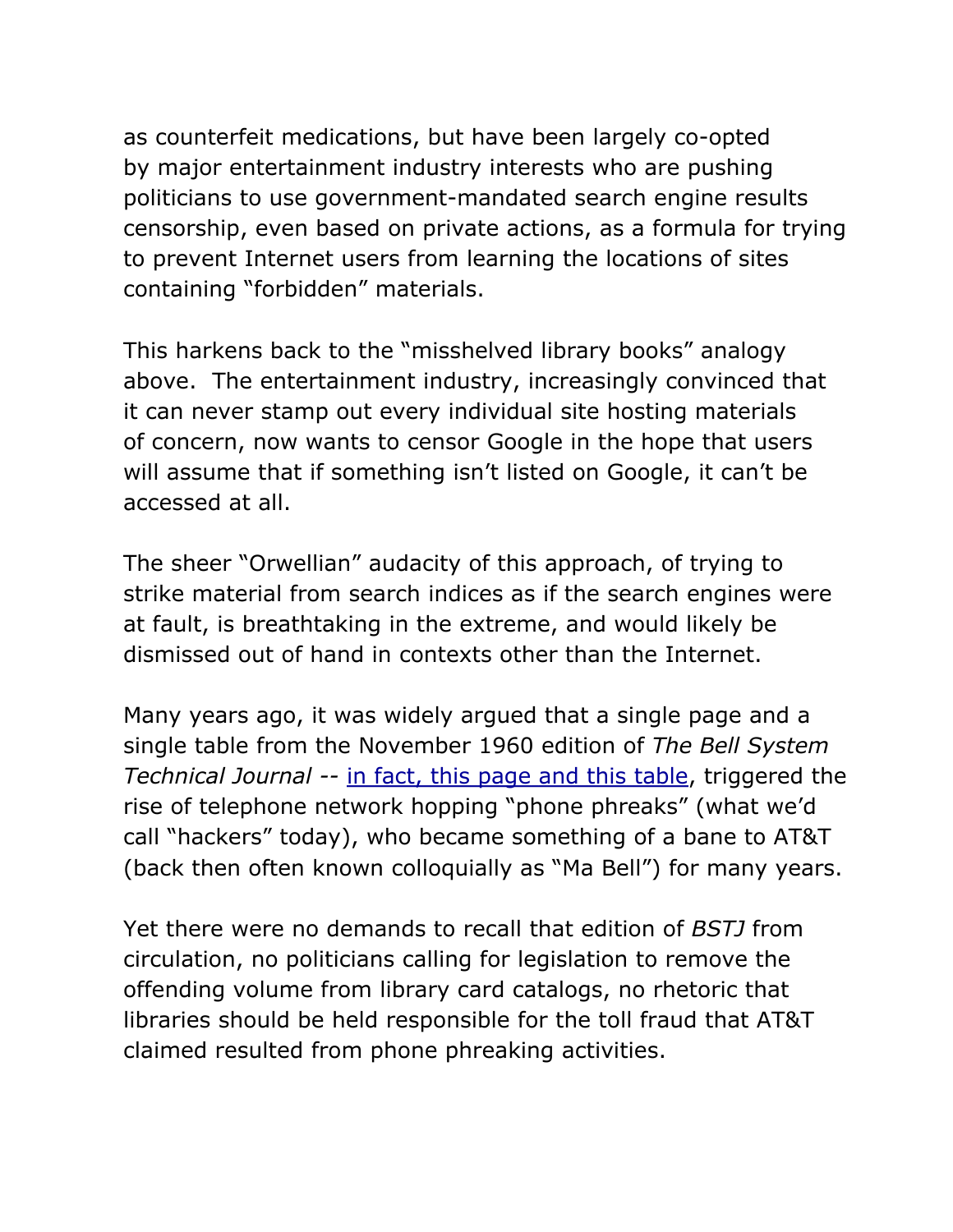Now, one might suggest that it would have been strange for AT&T to call for the suppression of material that they themselves had originally published. But note that the motion picture industry today is actually in an ironically similar situation, since the source for most pirated films on the Web is not crooks with camcorders in theaters, but film prints that are brought initially to the Internet by employees of firms involved directly in the studio production process.

There's another interesting parallel here also. The film and music industries quote gigantic numbers that they assert represent lost revenue from Internet piracy, just as AT&T used to quote enormous revenue losses due to phone phreaks making free phone calls.

But in all of these cases, the quoted losses are based on the ridiculous assumption that each pirated copy (or free phone call) would otherwise have been a paid copy or paid call.

Utterly bogus. A vast proportion of Internet film and music piracy is opportunistic. The persons involved would simply never have obtained most of those films or music tracks, if they hadn't had a way to do so for free. And I guarantee you, none of the phone phreaks I knew would have paid the comparatively enormous long distance rates back then simply to listen to the time announcement in Sydney, or Dial-A-Disc in Cardiff, South Wales.

The lesson here seems obvious. Especially when attempting to justify censorship, the "big lie" is a favored technique, not only in economic contexts, but all too often in law enforcement and security aspects as well in many parts of the world.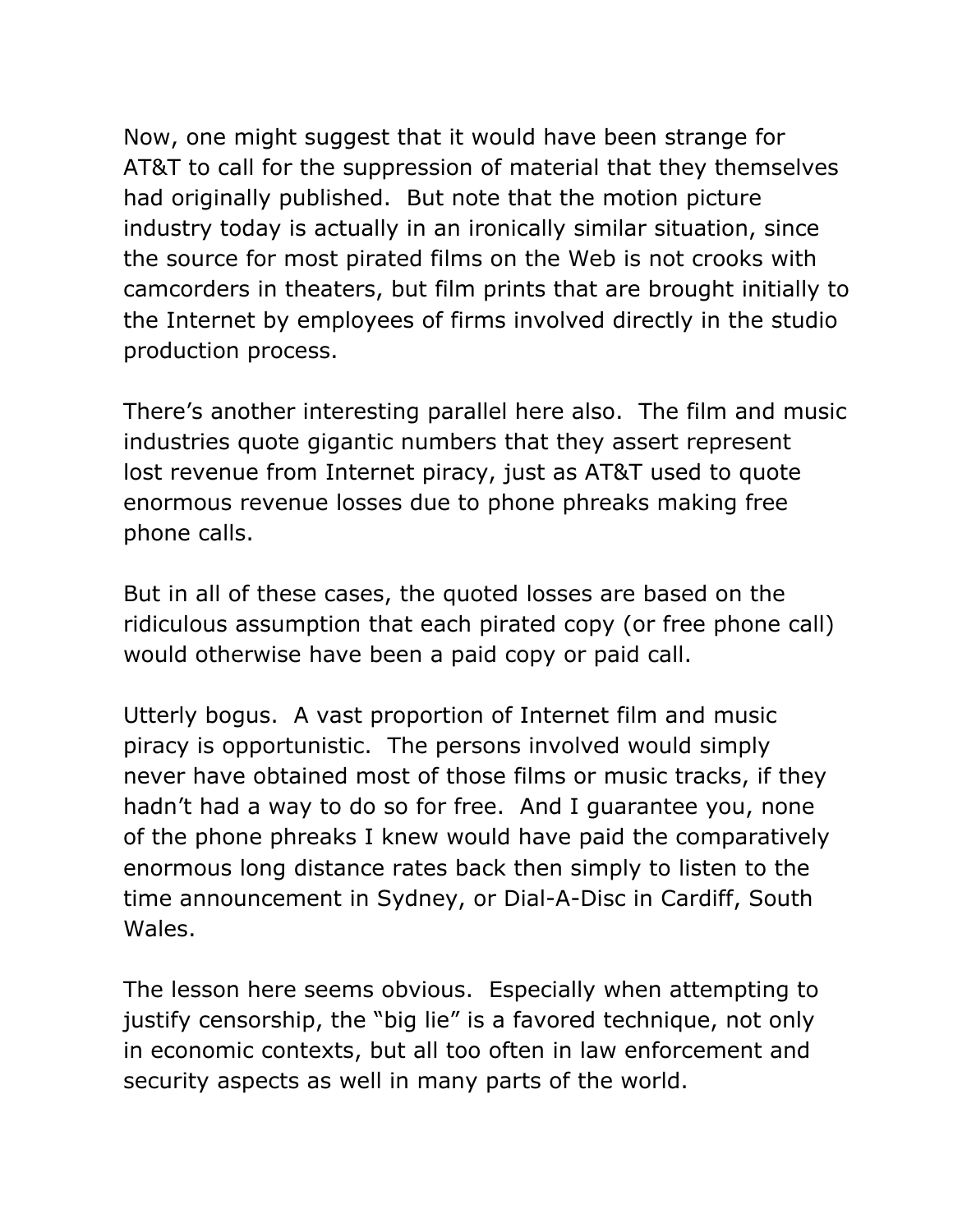It's all too easy to try stamp "inconvenient" data with the "Forbidden" label, and if you can then cause all mention of that information to vanish from search engines, it's been a good day at the Ministry of Truth.

Attempts by governments, commercial interests, and private parties to impose censorship on search engine results (sometimes under seemingly laudable guises), and to clamp down on the availability of user-uploaded materials on the Web in general, are but two facets of a global trend to mutate the Internet from a powerful tool for freedom, into a corrupted tool for government enabled or directed information suppression and control.

I would not argue that Google or other search engines are by any means perfect. I continue to call for [better](http://lauren.vortex.com/archive/000254.html) meth[o](http://lauren.vortex.com/archive/000254.html)ds to [dea](http://lauren.vortex.com/archive/000254.html)l with [user](http://lauren.vortex.com/archive/000254.html) co[mplaints](http://lauren.vortex.com/archive/000254.html) and dispute re[solutio](http://lauren.vortex.com/archive/000254.html)ns[,](http://lauren.vortex.com/archive/000254.html) but [alwa](http://lauren.vortex.com/archive/000254.html)ys thr[ou](http://lauren.vortex.com/archive/000254.html)gh [the](http://lauren.vortex.com/archive/000254.html) provision of *more* information, never less.

Attempts to censor or otherwise externally dictate the contents of search engine results, either through explicit regimes, or via more insidiously camouflaged, unworkable, and fundamentally flawed concepts such as "search neutrality" and the like, are in many ways essentially the 21st century analogs to governments smashing printing presses centuries ago.

Now, as then, we can be sure that the proponents of censorship -- today the government censoring and micromanaging of search engines, criminalizing the mere display of links, and other attempts to leverage the Internet for mandated information control -- will wax poetic about the societal benefits supposedly to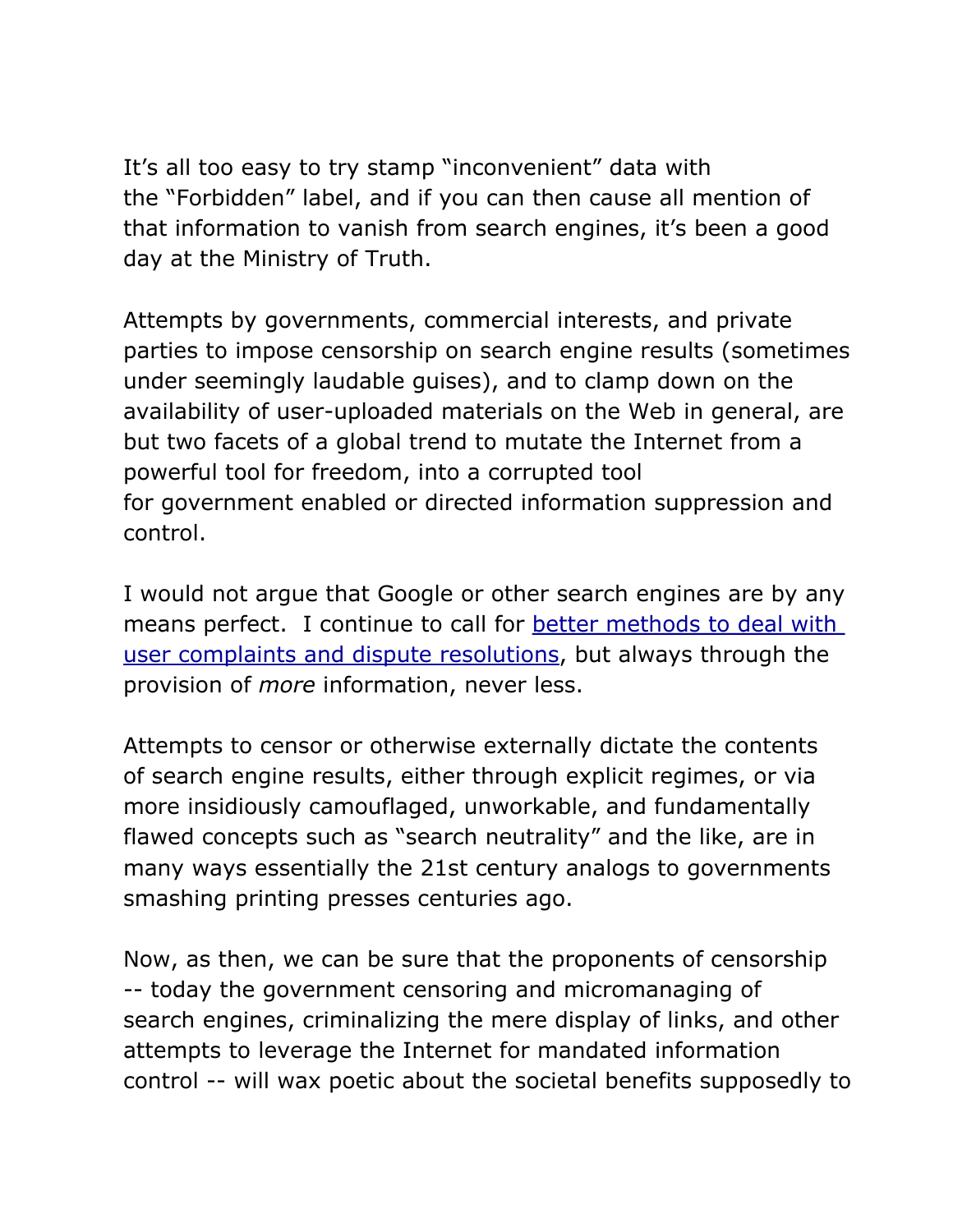be achieved through such means.

History teaches us otherwise. Such suppression of information -- particularly with the mindsets now being advocated by those who would assimilate control over Internet content for their own purposes -- virtually always plays into the hands of evil, even if the stated rationales at the time appeared to be benign.

This then is the hidden danger. The motives of those who would censor the Internet may sometimes appear positive and pure, their arguments may seem intriguing, their promises of Internet order may be enticing. In some cases, the parties making these arguments will truly believe that censorship and related controls over search engines and the Internet generally will truly bring a better world.

Whatever their motives, their proposed paradigms are both incorrect and dangerous.

Any ability for government to dictate or otherwise enable the mandated censorship of search engine results is a recipe for expanding explosions of information suppression and associated abuses.

With the Internet already significantly integral to most aspects of communications around the planet -- a situation that will only be ever more true over time -- governments' efforts to censor and control Internet content arguably represent the most critical free speech issue, and in the long run, civil liberties issue for perhaps decades or more to come.

We are at the crossroads. Now is the time when we must decide